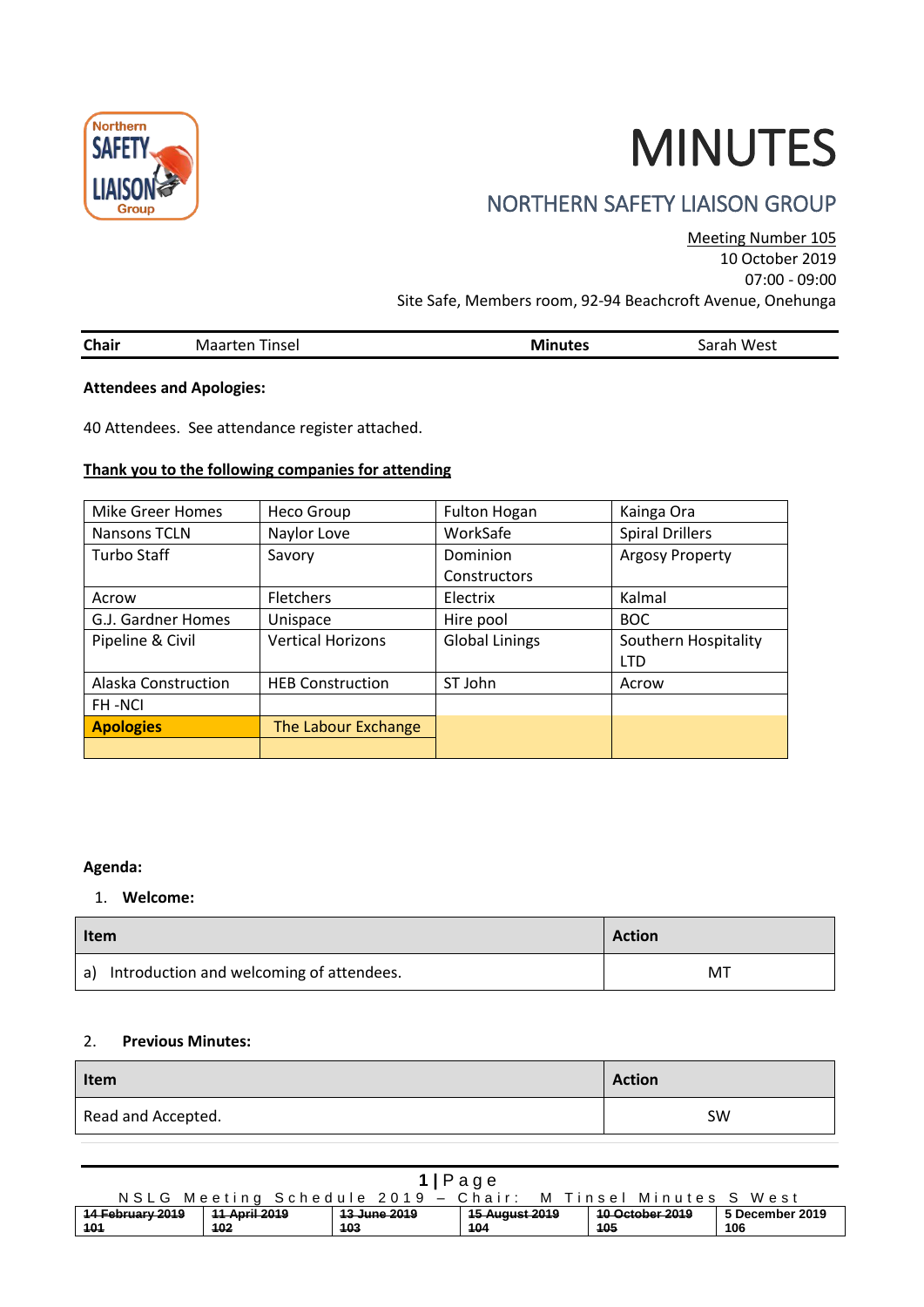## 3. **Matters Arising from Previous Minutes:**

| Item        | <b>Action</b> |
|-------------|---------------|
| All agreed. |               |
|             |               |

## 4. **Guest Speaker(s):**

| Worksafe   | Melanie Dale       |
|------------|--------------------|
| St John    | Laura Risbrook     |
| Worksafe   | Anne Forsyth       |
| <b>APS</b> | David Karam        |
| Worksafe   | Shane Strode-Penny |
|            |                    |

| 2 Page                                                      |               |              |                           |                 |                 |  |
|-------------------------------------------------------------|---------------|--------------|---------------------------|-----------------|-----------------|--|
| NSLG Meeting Schedule 2019 - Chair: M Tinsel Minutes S West |               |              |                           |                 |                 |  |
| 14 February 2019                                            | 11 April 2019 | 13 June 2019 | <del>15 August 2019</del> | 10 October 2019 | 5 December 2019 |  |
| 101                                                         | 102           | 103          | 104                       | 105             | 106             |  |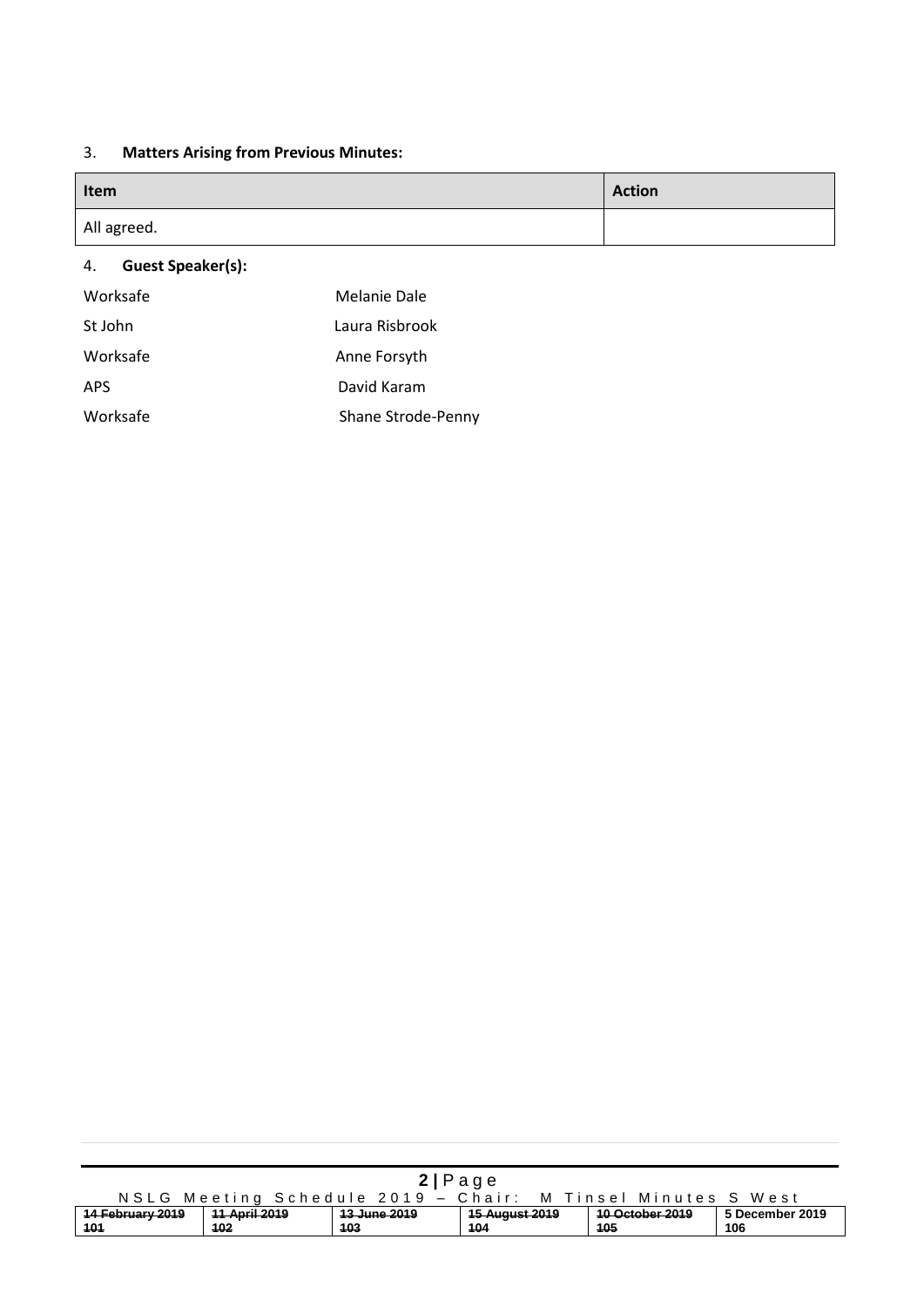## **3. Introducing Hazordous Substances.**

#### *Working together on Heath and Safety (HSW regs 2017)*

#### *Introducing Hazardous Substances Regulations – Avaliable on the [Legislation website](http://www.legislation.govt.nz/regulation/public/2017/0131/latest/DLM7309401.html?src=qs)*

- *The Health and Safety at Work (Hazardous Substances) Regulations are the next step in the Health and Safety at Work Act (HSWA) and associated regulations.*
- *Both are available on the Legislation website (www.legislation.govt.nz).*
- *The Hazardous Substances Regulations came into force on 1 December 2017.*
- *The Hazardous Substances Regulations establish controls for manufacturing, using, handling and storing hazardous substances in the workplace.*
- *Regs cover Classes 1-8 excluding 7. Class 9 is not covered by these regulations.*

## Legislation

#### *Approved by EPA Board*

#### *EPA Website*

- *Labelling*
- *Packaging*
- *SDS*
- *Disposal*
- *Hazardous Property Controls*

*Controls for hazardous substances outside workplaces, and those that affect the environment remain within HSNO.* 

- *There are also two types of subordinate legislation:*
- *WorkSafe will develop Safe Work Instruments for approval by the Minister. These will have a number of uses including defining more detailed or technical matters or prescribing standards.*
- *EPA Notices: most of the hazardous substance rules that the EPA remains responsible for will be set in EPA Notices rather than by regulation.*

## Key controlls.

#### *Safety Data Sheets*

- *No thresholds*
- *Suppliers of hazardous substances to a workplace must provide a compliant SDS with their product.*
- *WorkSafe regulates requirement to have an SDS.*
- *Readily accessible – without difficulty – hard copy, electronic or other form.*
- *Mobile workers, workers and emergency service workers, others likely to be exposed*
- *Consumer products in quantity and use consistent with household uses*

## Getting you home healthy and safe. That's what we're working for.



## **3 |** P a g e

|                  |               | NSLG Meeting Schedule 2019 - Chair: |                       | M Tinsel Minutes S West |                 |
|------------------|---------------|-------------------------------------|-----------------------|-------------------------|-----------------|
| 14 February 2019 | 11 April 2019 | <del>13 June 2019</del>             | <u>15 August 2019</u> | 10 October 2019         | 5 December 2019 |
| 101              | 102           | 103                                 | 104                   | 105                     | 106             |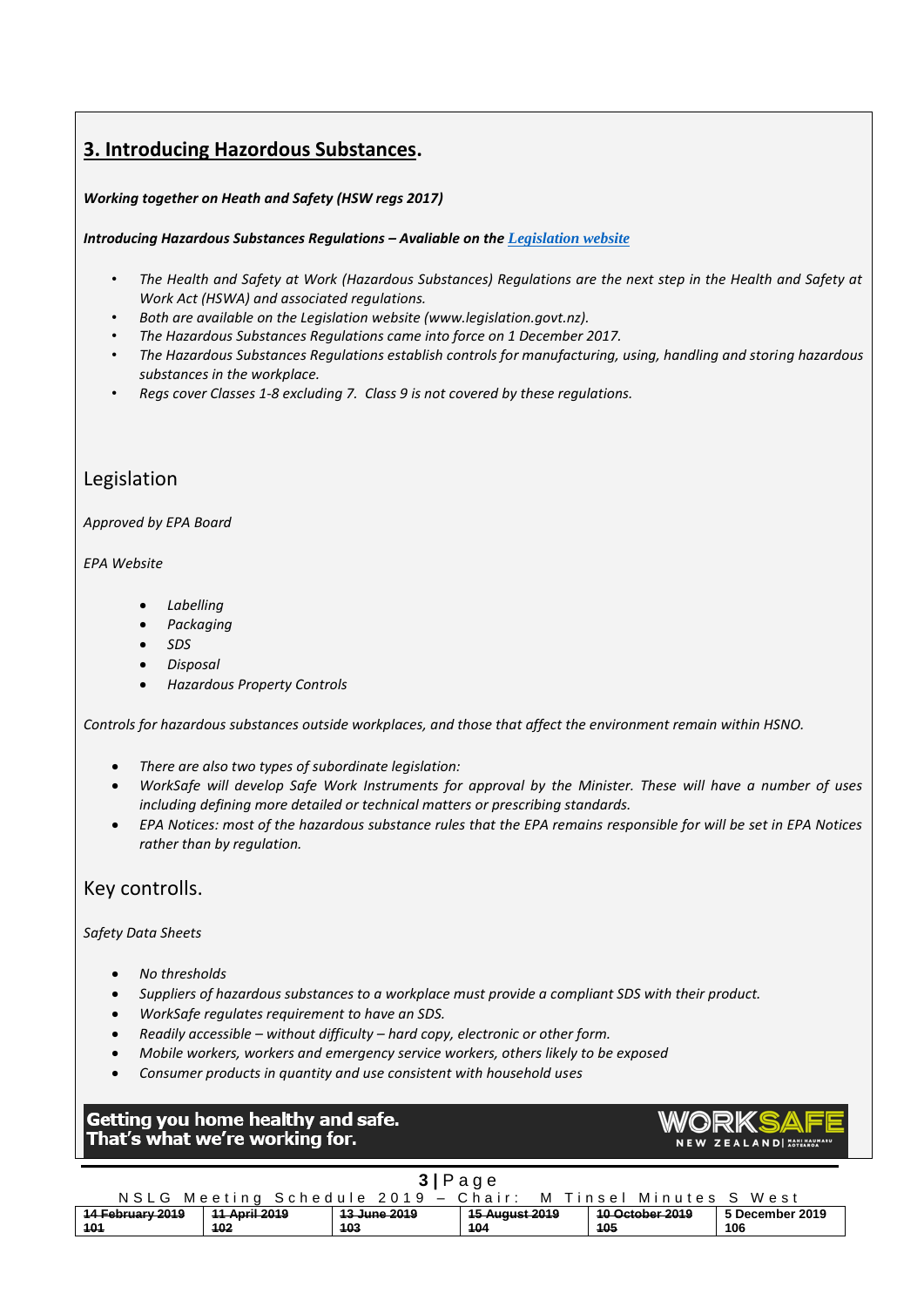#### **Risk Management – Inventory**

- Product/chemical name, UN number
- Maximum quantity
- Location
- Specific storage and segregation
- SDS or condensed version
- Hazardous waste
- Readily accessible emergency service workers
- Consumer products

## **Inventory**

- No thresholds.
- Prepared, kept and maintained
- Consumer products in quantity and use consistent with household use

#### **Managing Risk**

- Quantity
- Health and physico-chemical hazards, chemical reaction
- Sources of ignition, structure, plant or system of work
- Nature of work, workers risk of exposure, degree of exposure, PES

#### **Review and revise controls**

- **SDS**
- **Inventory**
- Notifiable event
- 5 years

#### **Risk Management**

- Review and revise after a significant change SDS
- the information about a substance in the inventory
- Any notifiable event involving a haz sub
- At least every 5 years

# FETY ςA  $\begin{pmatrix} 1 & 0 & 0 & 0 \\ 0 & 0 & 0 & 0 \\ 0 & 0 & 0 & 0 \\ 0 & 0 & 0 & 0 \\ 0 & 0 & 0 & 0 \\ 0 & 0 & 0 & 0 \\ 0 & 0 & 0 & 0 \\ 0 & 0 & 0 & 0 \\ 0 & 0 & 0 & 0 & 0 \\ 0 & 0 & 0 & 0 & 0 \\ 0 & 0 & 0 & 0 & 0 \\ 0 & 0 & 0 & 0 & 0 \\ 0 & 0 & 0 & 0 & 0 \\ 0 & 0 & 0 & 0 & 0 & 0 \\ 0 & 0 & 0 & 0 & 0 & 0 \\ 0 & 0 &$  $\begin{matrix}\n\vdots \\
\vdots \\
\vdots\n\end{matrix}$

## Getting you home healthy and safe. That's what we're working for.



| 4 Page                                                            |                             |                     |                              |                               |                        |
|-------------------------------------------------------------------|-----------------------------|---------------------|------------------------------|-------------------------------|------------------------|
| NSLG Meeting Schedule 2019 - Chair:<br>M Tinsel Minutes S<br>West |                             |                     |                              |                               |                        |
| 14 February 2019<br>101                                           | <b>11 April 2019</b><br>102 | 13 June 2019<br>103 | <b>15 August 2019</b><br>104 | <b>10 October 2019</b><br>105 | 5 December 2019<br>106 |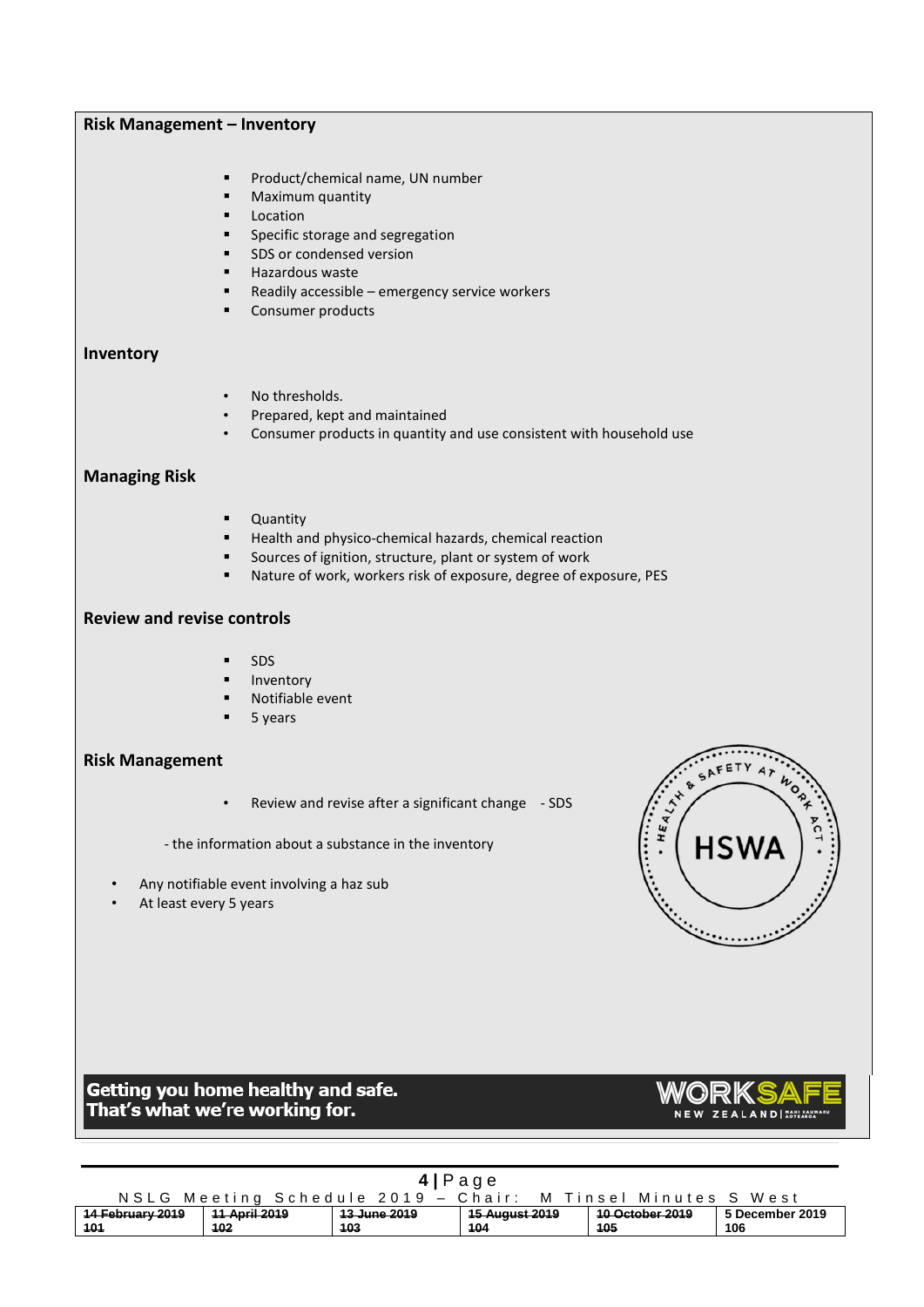

## *Information, instruction, supervision and training*

- *General Risk and Workplace Management Regulations (GRWM), Reg 9.*
- *Before a worker is permitted to participate in or supervise work certain info, instruction and training requirements must be met.*
- *Workers need information about: any work involving hazardous substances in their work area; and where to find information (including safety data sheets) about the hazards and how to safely handle and store the substances found in their workplace.*
- *PCBUs must provide workers with instruction and training including on: the hazards associated with the substances they handle at work; how to safely handle, use, manufacture, store and dispose of the substances; safe use of plant and equipment – including Personal Protective Equipment (PPE); and what to do in an emergency. Workers must get supervised experience in these matters even if they received training and instruction at another workplace.*
- *Keep record of this instruction and training.*

#### *Labelling*

- *Manufactured or decanted – product/chemical name, hazard pictogram and hazard statement, eg: (flammable liquid and vapour)*
- *Waste – id waste as closely as possible to nature of waste, name, address and phone number of producer, hazard pictogram and hazard statement.*
- *Other containers – maintain importer/manufacturer label.*
- *Packaging*
- *Transferred or decanted substances*
- *Sound, safely contain, compatible, food and beverages*



#### Example: Flammable Liquids

Examples include:

H224: Extremely flammable liquid and vapour (Cat. 1) H225: Highly flammable liquid and vapour (Cat. 2) H226: Flammable liquid and vapour (Cat. 3) H227: Combustion liquid (Cat. 4)

UNIDO | IAMCToolkit | Images may not be copied, transmi

| 5 Page                                                      |                       |                         |                |                        |                 |
|-------------------------------------------------------------|-----------------------|-------------------------|----------------|------------------------|-----------------|
| NSLG Meeting Schedule 2019 - Chair: M Tinsel Minutes S West |                       |                         |                |                        |                 |
| 14 February 2019                                            | <u> 11 April 2019</u> | <del>13 June 2019</del> | 15 August 2019 | <b>10 October 2019</b> | 5 December 2019 |
| 101                                                         | 102                   | 103                     | 104            | 105                    | 106             |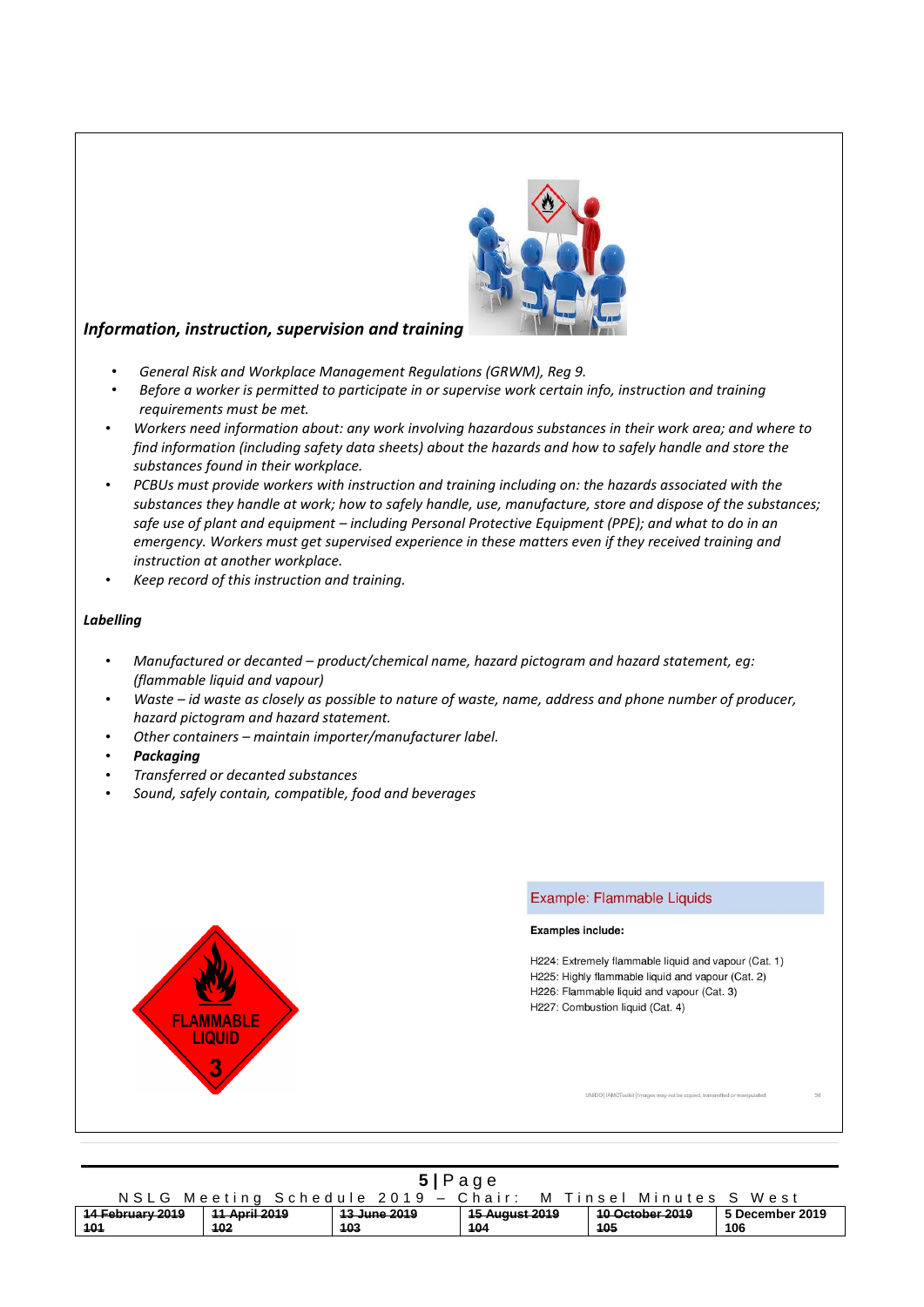

## **Signage**

- **HAZCHEM**
- The changes for signs are mainly to make the requirements simpler. For example, they must be visible and legible from not less than 10m.
- The word EXPLOSIVES required for Class 1 substances; and the word HAZCHEM required for class 2,3,4,5,6, and 8 substances.

## **Hazardous Areas**

- No thresholds
- Hazardous atmosphere zones are now hazardous areas.
- No thresholds
- AS/NZS 60079

## **Certified Handler or secured**

- 6.1A and 6.1B
- Under control or secured
- Can be handled by others if c/h is present, provided guidance and available at all times.

#### **Secured substances**

- Schedule 14
- Persons other than those permitted

#### **Location compliance certificates**

- Class 6.1A, 6.1B, 6.1C and 8.2A, 8.2B will be required to have location compliance certificates when these substances are present in specific quantities.
- Class 6 and 8 location compliance certificates must be renewed every 3 years.



| 6 Page                                                                                                                                     |     |     |     |     |     |
|--------------------------------------------------------------------------------------------------------------------------------------------|-----|-----|-----|-----|-----|
| NSLG Meeting Schedule 2019 - Chair:<br>M Tinsel Minutes S West                                                                             |     |     |     |     |     |
| 5 December 2019<br>14 February 2019<br><u>15 August 2019</u><br><b>10 October 2019</b><br><u> 11 April 2019</u><br><del>13 June 2019</del> |     |     |     |     |     |
| 101                                                                                                                                        | 102 | 103 | 104 | 105 | 106 |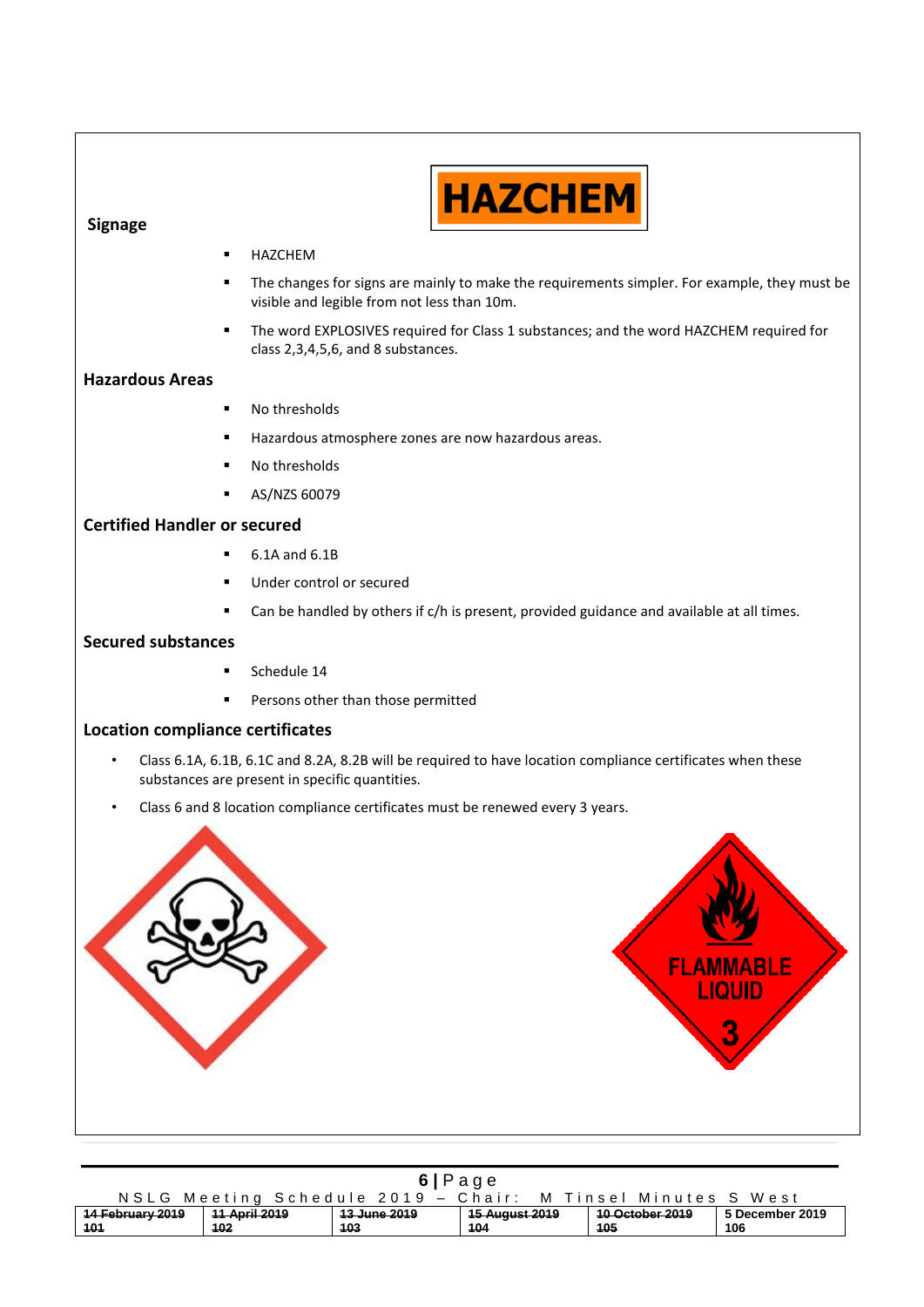## **Class 6&8 Substances**

- There are new requirements for the storage of class 6 & 8 substances including new storage cabinet requirements.
- There are new prescribed separation distances to public places and protected places for class 6 & 8 substances.

## **Hazardous Waste**

Waste from manufacturing and industrial processes that is likely to be classified as hazardous. For example hazardous waste will need to be included on the inventory and meet the labelling requirements. Some requirements, such as for storing and handling hazardous waste, come into force from 1 June 2019. Hazardous waste does not need to have a safety data sheet.

## **Key changes – certification regime**

- Authorisation of compliance certifiers
	- Test certifiers will become compliance certifiers
	- Mandatory performance standards
- Audits at least every four years
- **■** Investigations
- Designated email for concerns or complaints: [car.compliance@worksafe.govt.nz](mailto:car.compliance@worksafe.govt.nz)

## Visit [Worksafe](http://www.worksafe.govt.nz/worksafe/information-guidance/guidance-by-industry/hsno) [website](http://www.worksafe.govt.nz/worksafe/information-guidance/guidance-by-industry/hsno)

- Interpretative, summary and quick guides
- **EXP** Visit [Hazardous Substances Toolbox,](http://www.hazardoussubstances.govt.nz/) practical guide

Hazardous Substances Calculator [http://www.hazardoussubstances.govt.nz/calculator#](http://www.hazardoussubstances.govt.nz/calculator)



| 7 Page                                                      |               |              |                           |                        |                 |  |  |  |  |
|-------------------------------------------------------------|---------------|--------------|---------------------------|------------------------|-----------------|--|--|--|--|
| NSLG Meeting Schedule 2019 - Chair: M Tinsel Minutes S West |               |              |                           |                        |                 |  |  |  |  |
| 14 February 2019                                            | 11 April 2019 | 13 June 2019 | <del>15 August 2019</del> | <b>10 October 2019</b> | 5 December 2019 |  |  |  |  |
| 101                                                         | 102           | 103          | 104                       | 105                    | 106             |  |  |  |  |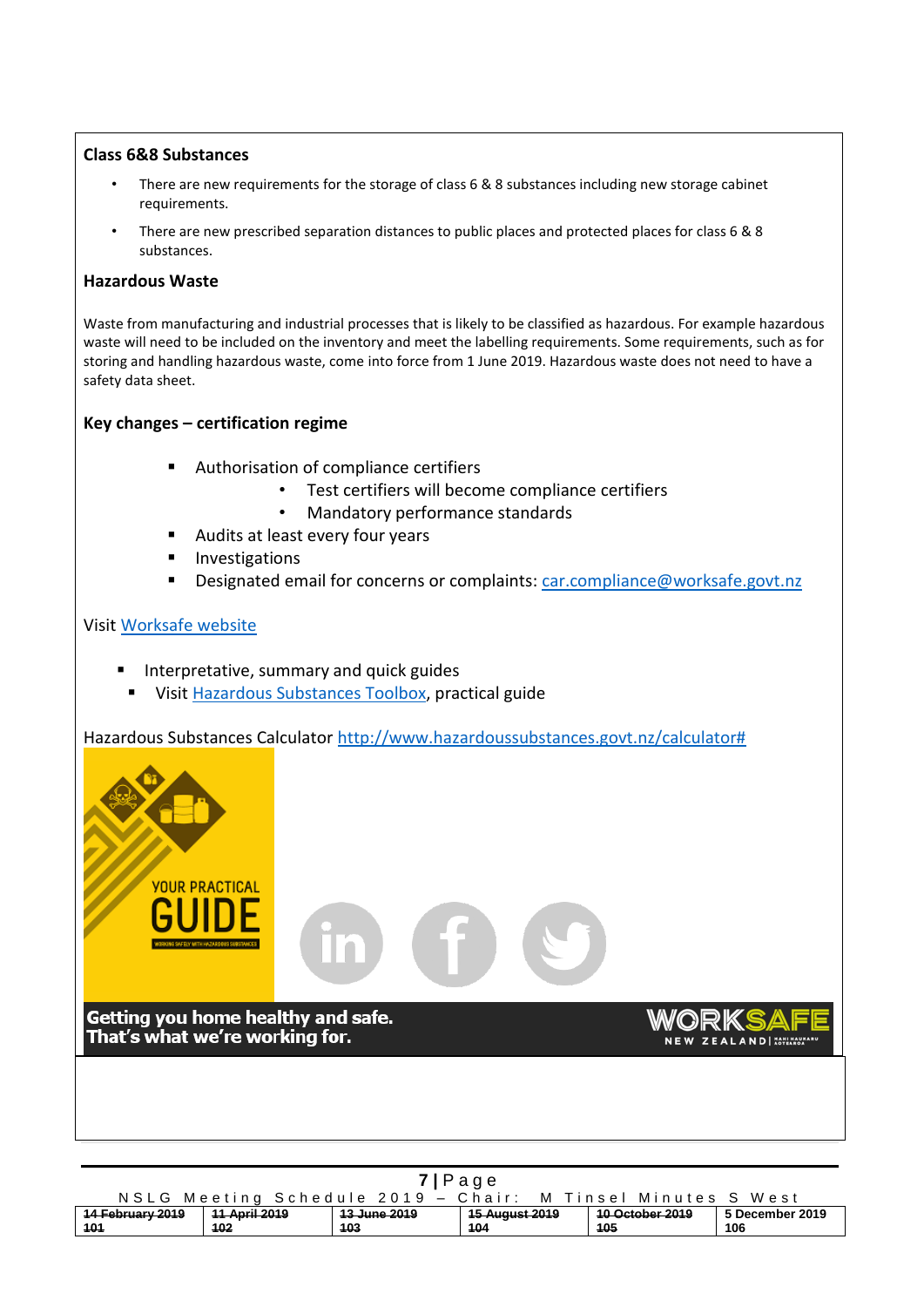

# *St John – Metal Health First Aid Course*

## **What you'll gain**

In this full-day course, our in-depth discussions, lessons, and scenario-based activities will give you:

- the skills to recognise mental distress
- the confidence to provide initial help and guide a person towards professional help
- a Mental Health First Aid workshop certificate

## **What this course covers**

Step into our fun and interactive learning environments with our nationally-recognised tutors where we'll teach you how to:

## *Recognise and provide mental health first aid including how to:*

- Identify the early signs of a mental health problem
- Get a basic understanding of the relationship between mental health and mental disorders
- Identify mental health crises
- Identify strategies for managing a mental health crisis safely
- Follow our 'Listen to your HEAD' action plan
- Identify help agencies and where to get immediate assistance
- Understand debriefing strategies for self-care

## **Prerequisites and restrictions**

We invite everyone to attend our Mental Health First Aid course. Attendees do not need any prior training or experience.

Mental disorders as a group are the third-leading cause of health loss for New Zealanders

Ideal training for managers responsible for their staff, those interacting with the public, or simply anyone who wants to improve their knowledge around mental health

Everyone can benefit from Mental Health First Aid training

This course is not a therapy or support group, nor does it teach people how to be therapists

| 8 Page           |                                                                  |              |                           |                        |                 |  |  |  |  |
|------------------|------------------------------------------------------------------|--------------|---------------------------|------------------------|-----------------|--|--|--|--|
|                  | NSLG Meeting Schedule 2019 - Chair:<br>- M Tinsel Minutes S West |              |                           |                        |                 |  |  |  |  |
| 14 February 2019 | <b>11 April 2019</b>                                             | 13 June 2019 | <del>15 August 2019</del> | <b>10 October 2019</b> | 5 December 2019 |  |  |  |  |
| 101              | 102                                                              | 103          | 104                       | 105                    | 106             |  |  |  |  |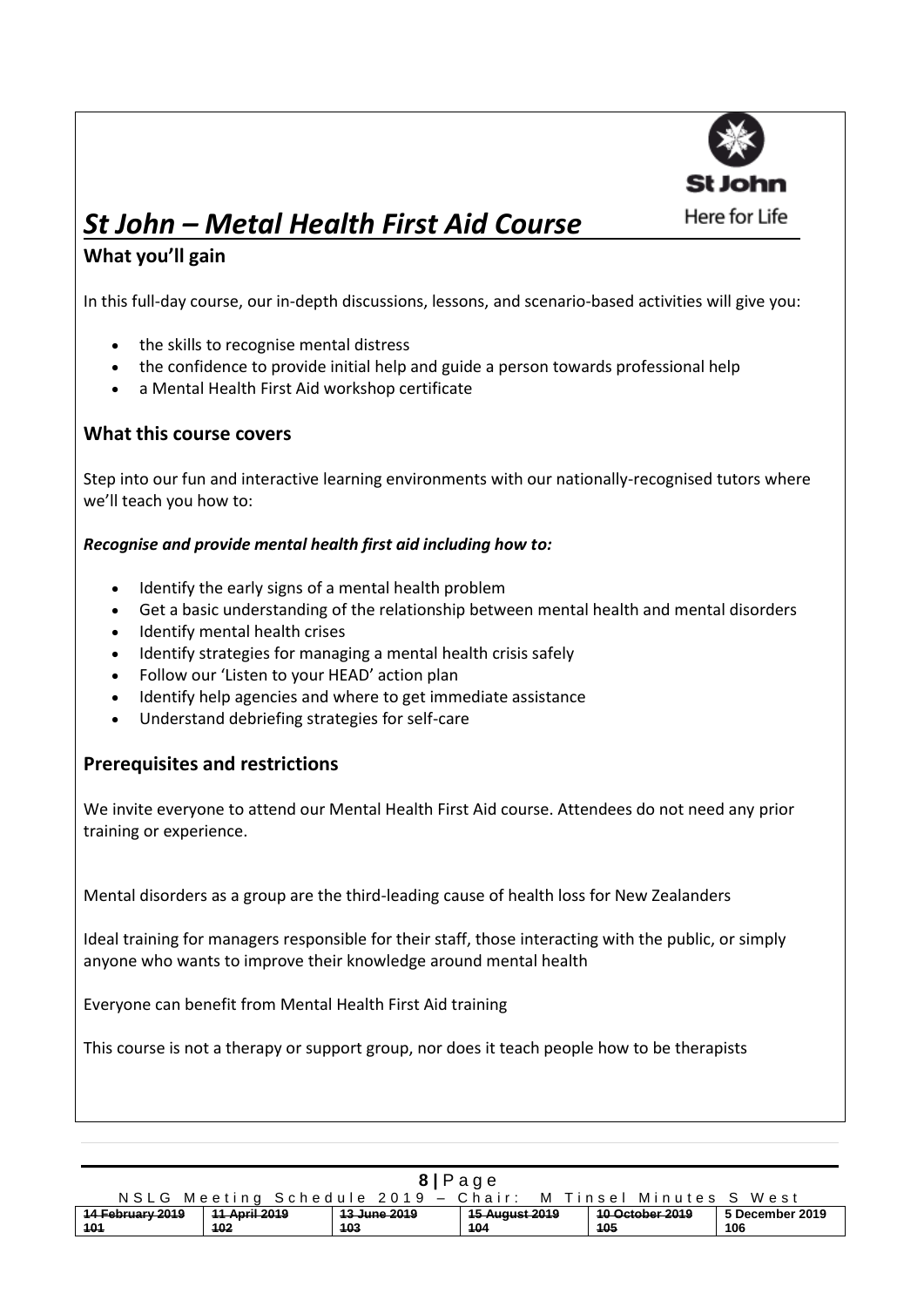

APS – David Karam

#### **Sione Lolohea's story.**

It was a change of attitude which probably saved his life, David says.

"About 12 months later, Sione was installing a fall arrest system on a brittle roof, when the sheet exploded, and he fell eight to 10 metres towards the concrete floor. Thankfully he had installed a temporary fall arrest system which stopped his fall in mid-air. He was able to abseil to the ground without a scratch."

His lucky escape made him an overnight hero within the company, David says.

"He had turned a huge corner of his life and stepped up, and from that point onwards the team saw him as a bit of a hero. He really woke up to the risks that we are exposed to and the impact he can have as a leader and a senior member of the team."

The near miss experience also gave Sione a unique advantage as the senior heights trainer he went on to become.

"Having had that experience gives his training such a level of realism. He's become an invaluable team member and made quite a cultural shift for both himself and for those around him."

Sione now works with all new abseilers as a coach and mentor and inducts new employees to the heights team. In his role as both site supervisor and trainer, Sione has become an "incredible role model" for the rest of the team.

"For us, we are able to utlise his skills and mana to our advantage – we can get up and preach about safety…but nothing brings it home to the guys like his story about that near miss experience – and how if he hadn't learnt from that he would have been dead or crippled today."

"There's so many guys that think that they are bullet proof, and Sione has a great story to tell them."

"Every time we are up on the roof, we are putting ourselves on the line, so we need to trust each other and know that everyone is taking safety seriously."

#### Culture change within APS.

In 2004 APS lead by example acknowledged Risk within the company.

Trained there team and trained our trainers also upskilled the marketing team within health and safety. To help Everyone in the company understand the Risk and the importance of health and safety in the workplace.

Measured and reviewed the Health and Safety Performance the positive and the Negative.

| 9 Page                                                      |                                                                                                                            |     |     |     |     |  |  |  |  |
|-------------------------------------------------------------|----------------------------------------------------------------------------------------------------------------------------|-----|-----|-----|-----|--|--|--|--|
| NSLG Meeting Schedule 2019 - Chair: M Tinsel Minutes S West |                                                                                                                            |     |     |     |     |  |  |  |  |
| 14 February 2019                                            | <b>10 October 2019</b><br><del>13 June 2019</del><br><del>15 August 2019</del><br>5 December 2019<br><u> 11 April 2019</u> |     |     |     |     |  |  |  |  |
| 101                                                         | 102                                                                                                                        | 103 | 104 | 105 | 106 |  |  |  |  |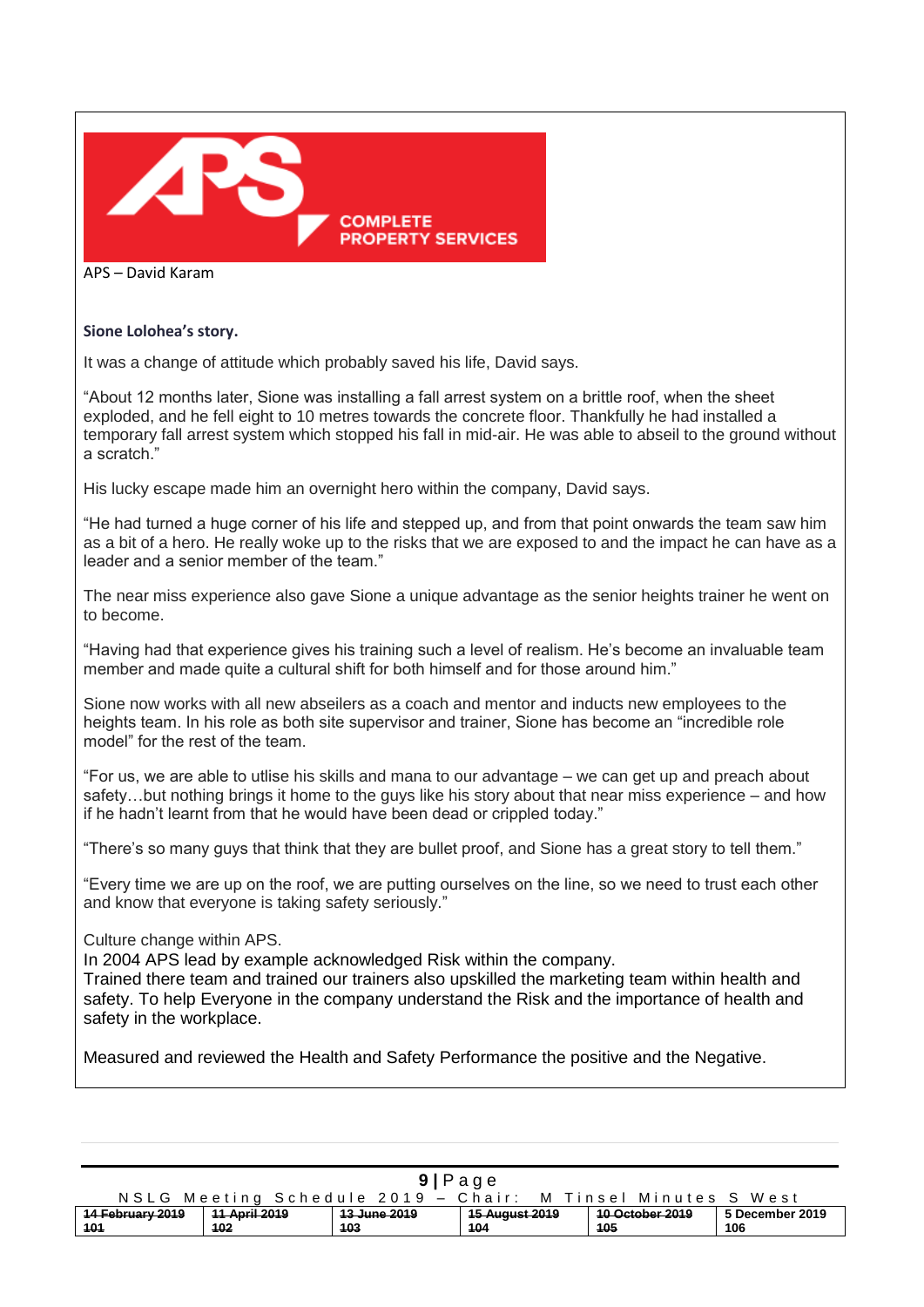## 5. **Closing:**

## **Item**

Maarten Tinsel thanked everyone for their attendance.

Next meeting will be on the  $5<sup>th</sup>$  of December 2019.



## **ATTENDANCE REGISTER**

NORTHERN SAFETY LIAISON GROUP<br>Meeting Number 105 - 10 October 2019<br>07:00 - 09:00 Site Safe, Members room, 92-94 Beachcroft Avenue, Onehunga

| <b>NR</b> | NAME              | SURNAME        | COMPANY    | <b>EMAIL ADDRESS</b>                | CONTACT<br><b>NUMBER</b> |
|-----------|-------------------|----------------|------------|-------------------------------------|--------------------------|
|           | Ann arn           | $chz_{\ell}$ . | Stegate    |                                     | $071 - 805425$           |
| 2         | Chanri            | Kotze          | Site Safe  | ckotze @ sitesafe og ne             |                          |
| 3         | Sarah 16/28+      | West           | Ste safe   |                                     | 0273623737               |
| 4         | chri <sub>s</sub> | Jobson         | Sole Sale  |                                     | 0278093620               |
| 5         | they              | Hrodna         | Site Salt  |                                     |                          |
| 6         | Lee Bus           |                | $FH - NCT$ |                                     | 0276618678               |
|           | Alte Mla          | Allen          | Vorksete   | Mike all a works of goddy es 879875 |                          |

| $10$   Page                                                    |                                                                                                         |     |     |     |     |  |  |  |  |
|----------------------------------------------------------------|---------------------------------------------------------------------------------------------------------|-----|-----|-----|-----|--|--|--|--|
| NSLG Meeting Schedule 2019 - Chair:<br>M Tinsel Minutes S West |                                                                                                         |     |     |     |     |  |  |  |  |
| 14 February 2019                                               | <b>10 October 2019</b><br>11 April 2019<br><del>15 August 2019</del><br>13 June 2019<br>5 December 2019 |     |     |     |     |  |  |  |  |
| 101                                                            | 102                                                                                                     | 103 | 104 | 105 | 106 |  |  |  |  |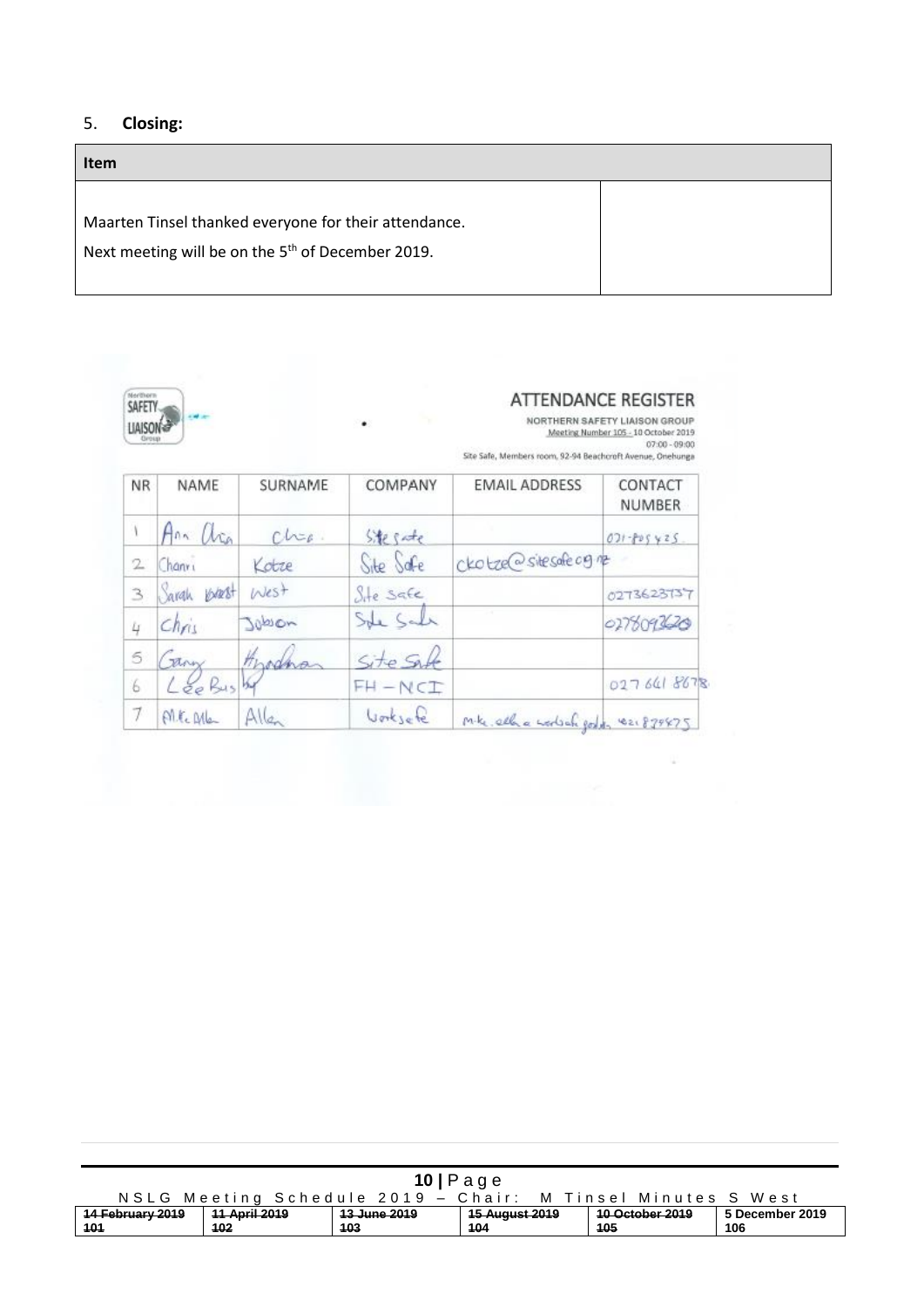| Netham<br>SAFETY<br><b>INISO</b><br>Green |         |         |                       | <b>ATTENDANCE REGISTER</b><br>Site Safe, Members room, 92-94 Beachcroft Avenue, Onehunga | NORTHERN SAFETY LIAISON GROUP<br>Meeting Number 105 - 10 October 2019<br>$07:00 - 09:00$ |
|-------------------------------------------|---------|---------|-----------------------|------------------------------------------------------------------------------------------|------------------------------------------------------------------------------------------|
| <b>NR</b>                                 | NAME    | SURNAME | COMPANY               | <b>EMAIL ADDRESS</b>                                                                     | CONTACT<br><b>NUMBER</b>                                                                 |
| 8                                         | $-$     | Fry     | Opinal Drilleys       | bed sport lescome                                                                        | 021242117                                                                                |
| 9                                         | tranda  | Rell    | witte Greer<br>Harves | abell onleged land. Our                                                                  | 0775611970                                                                               |
| IO.                                       | Bruce   | $\sim$  | Warlestere NZ         | bruce lackwabships                                                                       | 20885357                                                                                 |
| u                                         | 205     |         |                       | Luis Cloenhat Orilla                                                                     | 087218<br>82.9                                                                           |
| $12 -$                                    | 1.332   | VANNEU  | Neco Gray             | veco.co.re<br>tola                                                                       | 949778                                                                                   |
| 13                                        | 01/V    | mn.     | Nantur Lave           | Please Renact prosp before                                                               | 021631032                                                                                |
| 14                                        | Rebeten | Germall | $T = 50 - T$<br>TCLV  | Obec-C-10-Son<br>$10 - 10 = 2$                                                           | OLI 498<br>429                                                                           |



## **ATTENDANCE REGISTER**

 $\langle \alpha \rangle$ 

÷

NORTHERN SAFETY LIAISON GROUP<br>Meeting Number 105 - 10 October 2019<br>Site Safe, Members room, 92-94 Beachcroft Avenue, Onehunga

| <b>NR</b>     | NAME                         | SURNAME  | COMPANY     | <b>EMAIL ADDRESS</b>                                                                                | CONTACT<br><b>NUMBER</b> |
|---------------|------------------------------|----------|-------------|-----------------------------------------------------------------------------------------------------|--------------------------|
| 15            | Love                         | Kumay    | Turbo Steff | ( overa Turbostoff (o. NZ)                                                                          | 0211967914               |
| $\frac{1}{6}$ | Paul                         | Matini   | Savouy      | Daulmaline savoy                                                                                    | 0274831233               |
| 17            | $\Im$ <sub>25</sub> $\sigma$ | Mosteret | Dominium    | Jaco, Mastert@Contrology                                                                            | 0312160219               |
|               | 8 Share                      | Cement   |             | Shope demand a constructors                                                                         | 071800610                |
| 19            | Crac                         | pods     |             |                                                                                                     | 021846954                |
| 20            | Kahe                         | Matatra  |             | Argocy Liopenty colords @ argosy.com 2 1846954<br>Mike Creer Romes Kingtotia @ mikegeentomes co. n2 |                          |
| 21            | Brendar                      | Letlar   | Aclew       | breader, tetten@avanice                                                                             | 021248005                |

٠

| $11$  Page                                                     |                                                                                                                |     |     |     |     |  |  |  |
|----------------------------------------------------------------|----------------------------------------------------------------------------------------------------------------|-----|-----|-----|-----|--|--|--|
| NSLG Meeting Schedule 2019 - Chair:<br>M Tinsel Minutes S West |                                                                                                                |     |     |     |     |  |  |  |
| 14 February 2019                                               | <del>15 August 2019</del><br><b>10 October 2019</b><br><b>11 April 2019</b><br>13 June 2019<br>5 December 2019 |     |     |     |     |  |  |  |
| 101                                                            | 102                                                                                                            | 103 | 104 | 105 | 106 |  |  |  |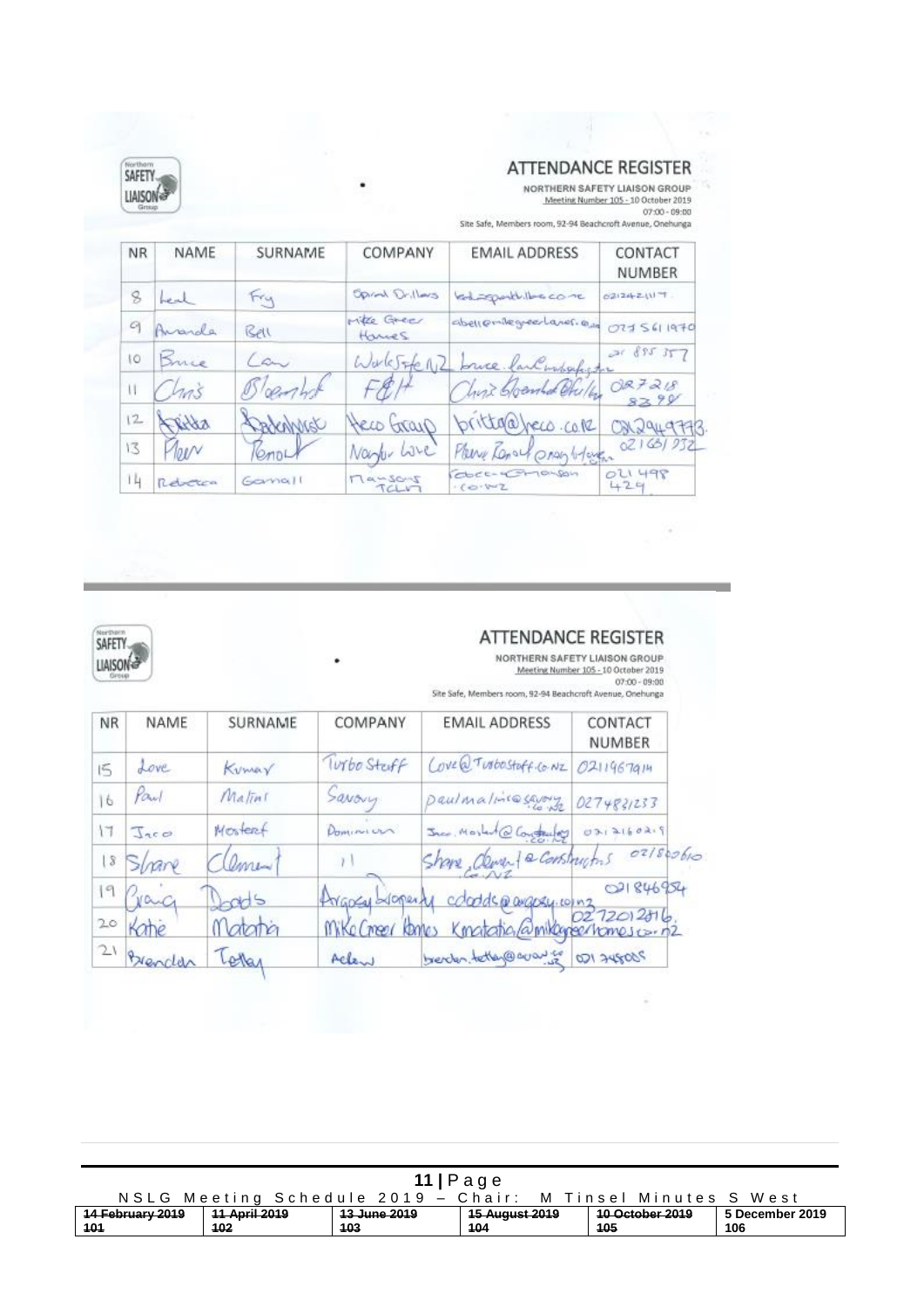## **ATTENDANCE REGISTER**

NORTHERN SAFETY LIAISON GROUP<br>Meeting Number 105 - 10 October 2019<br>07:00 - 09:00 Site Safe, Members room, 92-94 Beachcroft Avenue, Onehunga

| <b>NR</b> | NAME             | SURNAME  | COMPANY                       | <b>EMAIL ADDRESS</b>               | CONTACT<br>NUMBER |
|-----------|------------------|----------|-------------------------------|------------------------------------|-------------------|
| 22        | Tracey           | Smith    | Fletcher<br>Brian Perny Civil | traccysaleccome                    | 0274064904        |
| 23        | Maarten          | Times    | Electrix                      | Maarlen timel relation<br>112.111  | 021917620         |
| 24        | NATALL           | Guermis  | Viene                         | NATAUE GENERAL QUERE               | 021524592         |
| 25        | ABC <sub>A</sub> |          | Kaluran                       | obayleyed Kalmar.co.wr. 0274794262 |                   |
| 26        | KATE             | BULL     | G.J. GARDWER                  | Kate bulle gigandres come          | 021544675         |
| 27        | CHRIS            | CARCE    | WISPACE                       | Chris pearce @ UNIS PACE COM       | 021298-2016       |
| 29        | FromK            | $0$ Mara | $H_{1}$ re Pool               | front omoro D hirepool             |                   |



## **ATTENDANCE REGISTER**

NORTHERN SAFETY LIAISON GROUP Meeting Number 105 - 10 October 2019<br>07:00 - 09:00<br>ntom. 92-94 Reachtroft Avenue: Onebungs

×

 $B = 1$ ga

|  |  | site sale, members room, 92-94 Beachcroft Avenue, Onehung |  |
|--|--|-----------------------------------------------------------|--|
|  |  |                                                           |  |

| <b>NR</b> | NAME                  | SURNAME    | COMPANY               | <b>EMAIL ADDRESS</b>                        | CONTACT<br><b>NUMBER</b> |
|-----------|-----------------------|------------|-----------------------|---------------------------------------------|--------------------------|
|           | 29 Resert Ham Hillson |            | Boc                   | robert.hilliama<br>boc. com                 | 021857628                |
| 30        | Anchar                | Forsyth    | worksole              | anne faighering 10.                         | 027-229-5924             |
| 31        | Geranna               | Villarreal | Reporting & Curl      | galamed@ppelment.comp                       |                          |
|           | $32$ Vov              | Morris     |                       | Vertical Morganz dovereverticalhorizonzione | 0171151335               |
|           | $33$ $Ca^{-1}$        | Wedderbarn | Worksale              | Carlinkolderburn@<br>workede goutiNZ        | 029 7711989              |
| 34        | MAY                   | CORREA     |                       | global summer may to do my                  | 0279661600               |
|           | 35 Waren              | Callaghan  | SouthernHagshally LLA | waller in the content was the more          | 021 BIOLEB               |

| $12$   Page                                                 |                                                                                                         |     |     |     |     |  |  |  |  |
|-------------------------------------------------------------|---------------------------------------------------------------------------------------------------------|-----|-----|-----|-----|--|--|--|--|
| NSLG Meeting Schedule 2019 - Chair: M Tinsel Minutes S West |                                                                                                         |     |     |     |     |  |  |  |  |
| 14 February 2019                                            | <b>10 October 2019</b><br>11 April 2019<br>13 June 2019<br><del>15 August 2019</del><br>5 December 2019 |     |     |     |     |  |  |  |  |
| 101                                                         | 102                                                                                                     | 103 | 104 | 105 | 106 |  |  |  |  |